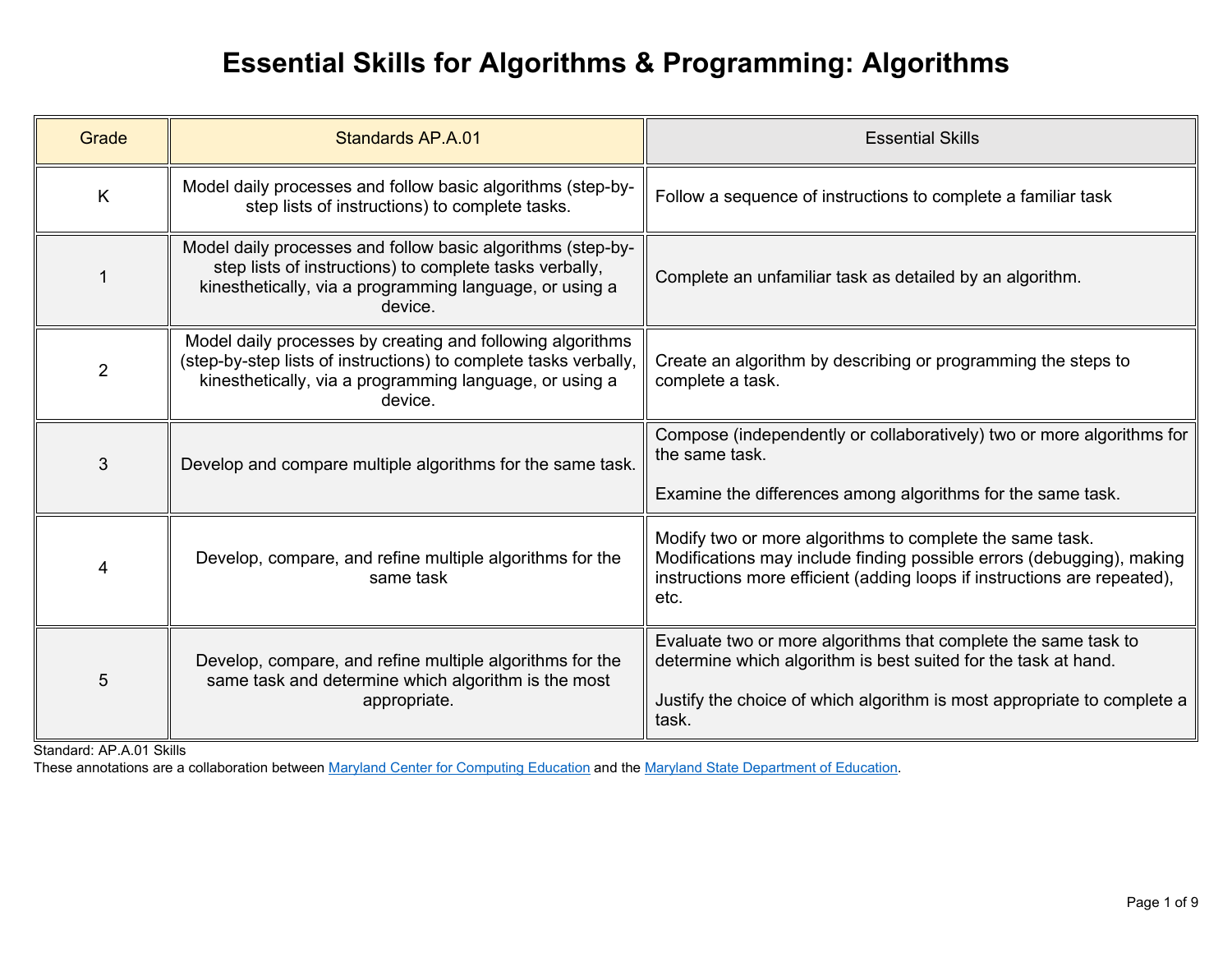## **Essential Skills for Algorithms & Programming: Variables**

| Grade          | <b>Standards AP.V.01</b>                                                                                                                                                                                                                                 | <b>Essential Skills</b>                                                                                                                                                                                |
|----------------|----------------------------------------------------------------------------------------------------------------------------------------------------------------------------------------------------------------------------------------------------------|--------------------------------------------------------------------------------------------------------------------------------------------------------------------------------------------------------|
| K              | With guidance, model the way programs store and<br>manipulate grade-level data by using numbers or other<br>symbols to represent information (e.g., encode or decode<br>words using numbers, pictographs or symbols to letters,<br>words, or direction). | Identify and interpret symbols that are used to represent information<br>such as numbers for quantities or letters for sounds.<br>Create and use symbols to represent information such as establishing |
|                |                                                                                                                                                                                                                                                          | hand signals for "I agree" or creating emoji-like symbols for feelings.                                                                                                                                |
|                | With guidance, model the way programs store and<br>manipulate grade-level data by using numbers or other<br>symbols to represent information (e.g., encode or decode                                                                                     | Identify and interpret symbols that are used to represent information<br>such as mathematical operators, pictographs,                                                                                  |
|                | words using numbers, pictographs or symbols to letters,<br>words, or direction)                                                                                                                                                                          | Create and use symbols to represent information such as comparative<br>quantities, repeating patterns, a series of actions, or directions.                                                             |
| $\overline{2}$ | Model the way programs store and manipulate grade-level<br>data by using numbers or other symbols to represent<br>information (e.g., encode or decode words using numbers,<br>pictographs or symbols to letters, words, or direction).                   | Encode or decode messages that use representations such as<br>arrows, pictographs, etc. when given a key.                                                                                              |
| 3              | Create programs that use <b>variables</b> to store and modify                                                                                                                                                                                            | Create a computer program, using code that is provided, in which<br>variables are used to store data.                                                                                                  |
|                | grade appropriate data.                                                                                                                                                                                                                                  | Identify the data that is stored in a variable in a computer program that<br>uses a variable.                                                                                                          |
| 4              | Create programs that use variables to store and modify                                                                                                                                                                                                   | Create a computer program in which a variable is used to store data.                                                                                                                                   |
|                | grade-appropriate data.                                                                                                                                                                                                                                  | Identify how a variable changes within a computer program that uses<br>a variable.                                                                                                                     |
| 5              | Create programs that use variables to store and modify                                                                                                                                                                                                   | Create a computer program in which the value of a variable changes,<br>resulting in a change in the output of the program.                                                                             |
|                | grade-appropriate data.                                                                                                                                                                                                                                  | Use variables for more than one type of data (e.g., text and numbers)<br>in a computer program.                                                                                                        |

Skills for Standard: AP.V.01 Grades K-5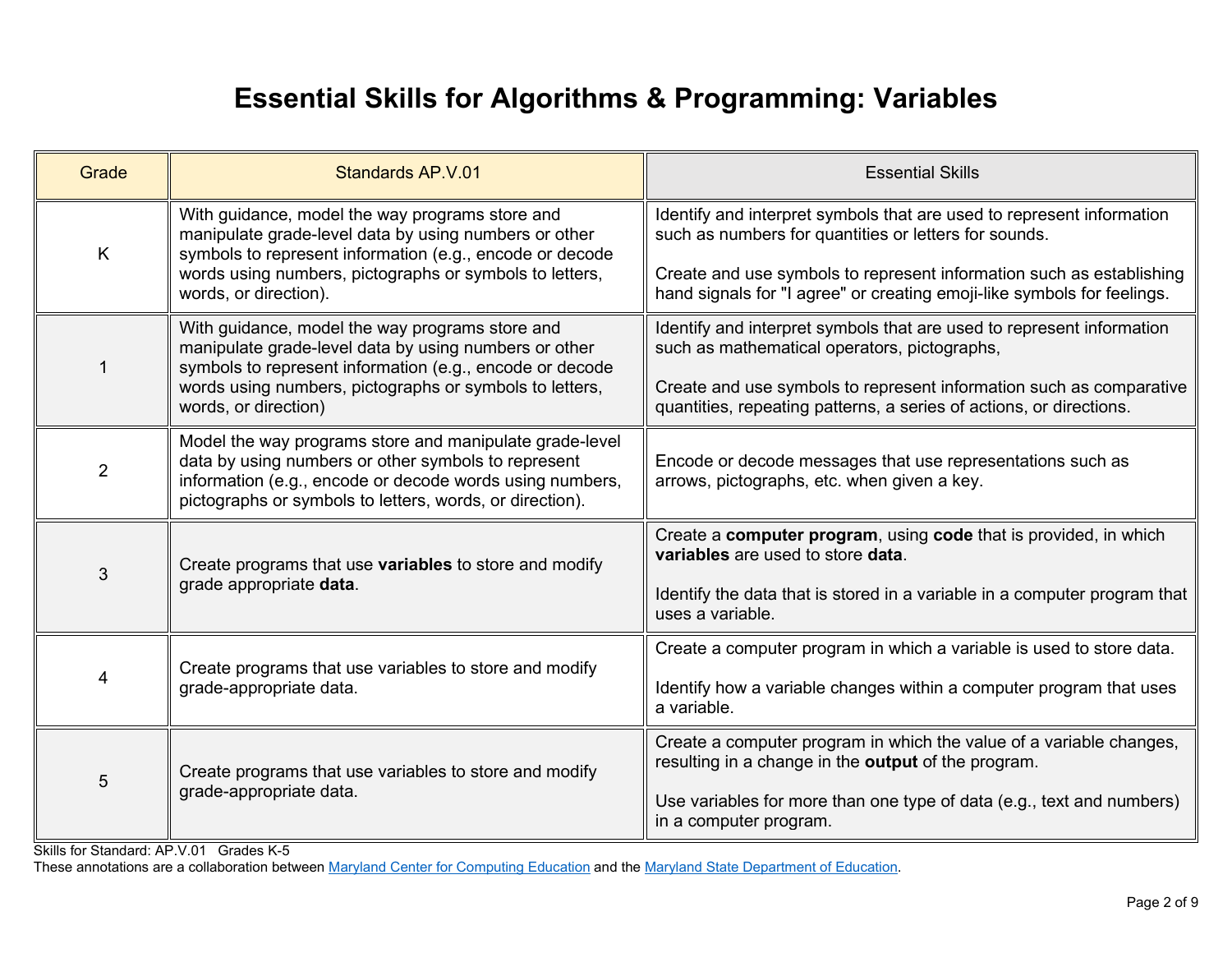## **Essential Skills for Standard: Algorithms & Programming: Control**

| Grade | Standards: AP.C.01                                                                                                                                                                                                         | <b>Essential Skills</b>                                                                                                                                                                             |
|-------|----------------------------------------------------------------------------------------------------------------------------------------------------------------------------------------------------------------------------|-----------------------------------------------------------------------------------------------------------------------------------------------------------------------------------------------------|
| K     | With guidance, create a set of instructions (programs) to<br>accomplish a task using a programming language,<br>device, or unplugged activity, including sequencing,<br>emphasizing the beginning, middle, and end.        | Recognize the order of a sequence of instructions or occurrences as<br>the beginning, middle and end.                                                                                               |
|       |                                                                                                                                                                                                                            | Create a logical sequence of instructions with guidance as needed.                                                                                                                                  |
|       | With guidance, create programs by using creative<br>expression or problem solving, to accomplish tasks that<br>include sequencing and repetition. Programming languages,                                                   | Determine what changes will occur if there is a change in the<br>sequence of instructions or occurrences.                                                                                           |
|       | robot devices, or unplugged activity can serve as the means                                                                                                                                                                | Identify patterns and repetition within sequences.                                                                                                                                                  |
| 2     | Create programs using a programming language, robot<br>device, or unplugged activity that utilize sequencing and<br>repetition to solve a problem or express creative ideas.                                               | Recognize that a computer program is a set of instructions in a<br>specific sequence.                                                                                                               |
|       |                                                                                                                                                                                                                            | Create a simple computer program, including repeated sequences, to<br>express an idea or solve a problem. Students can be supplied with the<br>commands/code to create the program.                 |
| 3     | Create programs using a programming language that<br>includes sequences, loops, conditionals, and variables to                                                                                                             | Integrate the use of a variable with a changing value into a computer<br>program.                                                                                                                   |
|       | solve a problem or express an idea.                                                                                                                                                                                        | Structure a computer program using conditionals<br>(ifthenstatements) and <b>loops</b> (repeated sequences).                                                                                        |
|       | Create programs using a programming language that<br>includes sequences, loops, conditionals, and variables that<br>utilize mathematics operations to manipulate values in order<br>to solve a problem or express an idea. | Perform mathematical operations (addition, division, etc.) on variables<br>in a program for a purpose such as tallying a score or keeping time<br>(ex. If the ball crosses the line score=score+1). |
| 5     | Create programs using a programming language that<br>includes sequences, loops, conditionals, event handlers,<br>and variables that utilize mathematics operations to                                                      | Incorporate one or more events that cause a set of instructions or<br>occurrences to be executed in a computer program.                                                                             |
|       | manipulate values in order to solve a problem or express an<br>idea.                                                                                                                                                       | Model (verbally, using a flowchart, etc.) when and how events in a<br>computer program trigger a set of instructions (event handlers).                                                              |

Skills for Standard: AP.C.01 Grades K-5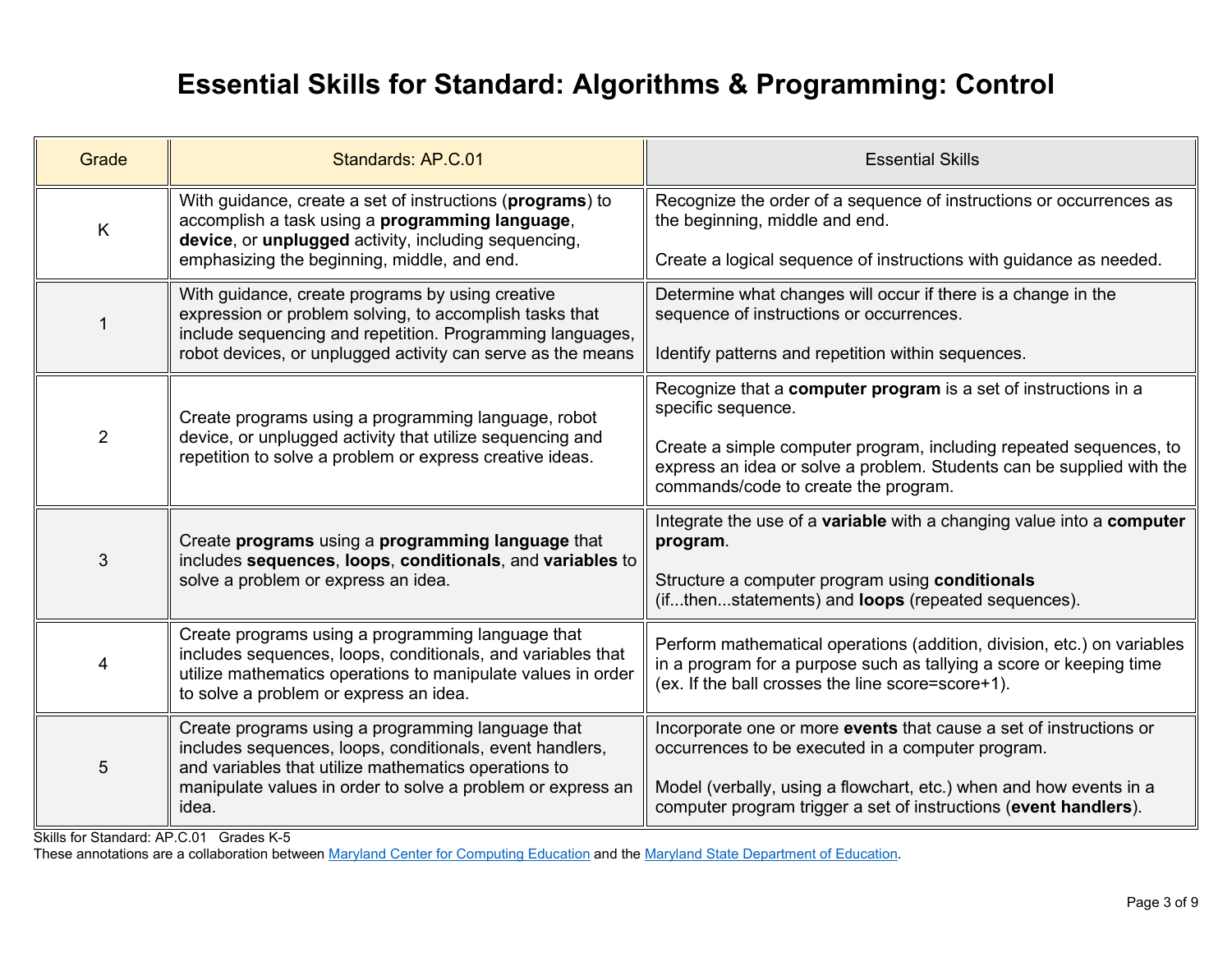# **Essential Skills for Algorithms & Programming: Modularity (1)**

| Grade          | Standards: AP.M.01                                                                                                                                                         | <b>Essential Skills</b>                                                                                                                                                                                                                                                     |
|----------------|----------------------------------------------------------------------------------------------------------------------------------------------------------------------------|-----------------------------------------------------------------------------------------------------------------------------------------------------------------------------------------------------------------------------------------------------------------------------|
| K              | Not addressed at this level                                                                                                                                                |                                                                                                                                                                                                                                                                             |
|                | Not addressed at this level                                                                                                                                                |                                                                                                                                                                                                                                                                             |
| $\overline{2}$ | Not addressed at this level                                                                                                                                                |                                                                                                                                                                                                                                                                             |
| 3              | Decompose a simple problem into a precise set of<br>sequences instructions.                                                                                                | Devise an algorithm, a set of ordered instructions, to solve a problem.                                                                                                                                                                                                     |
| 4              | Decompose a large problem into smaller, manageable sub-<br>problems to facilitate the <b>program</b> development process.                                                  | Break a complex problem (including a <b>programming</b> challenge) into<br>smaller sub-problems.<br>Identify reasons for developing a number of programs to solve smaller<br>sub-problems, rather than developing one program to address a<br>larger, more complex problem. |
| 5              | Decompose a large problem into smaller, manageable sub-<br>problems and then further into sets of sequenced<br>instructions to facilitate the program development process. | Devise algorithms to solve identified sub-problems<br>Demonstrate how combinations to the solutions of sub-problems can<br>simplify writing programs to solve complex problems.                                                                                             |

Skills for Standard: AP.M.01 Grades 3-5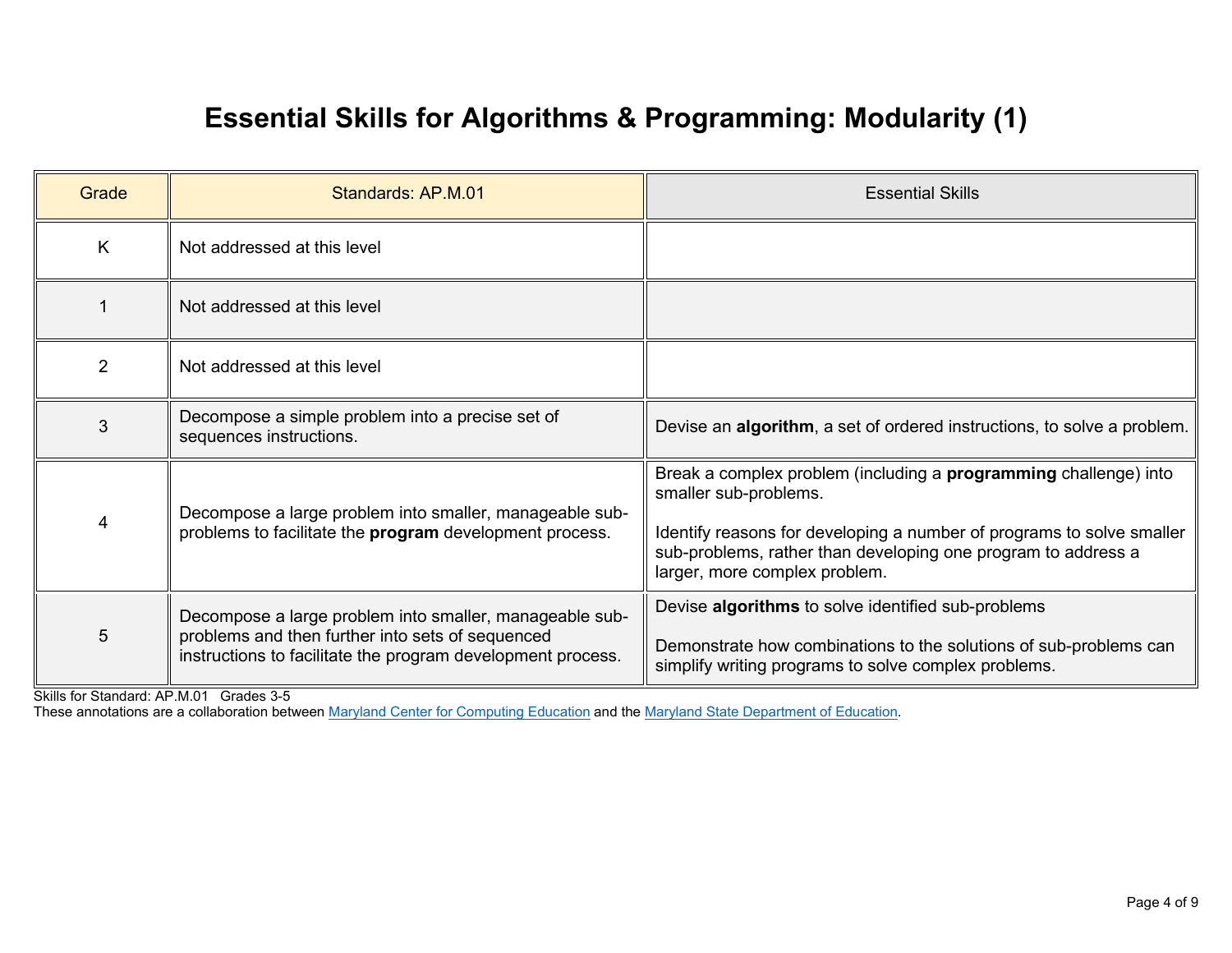# **Essential Skills for Algorithms & Programming: Modularity (2)**

| Grade          | Standards: AP.M.02                                                                                                                                           | <b>Essential Skills</b>                                                                                                                              |
|----------------|--------------------------------------------------------------------------------------------------------------------------------------------------------------|------------------------------------------------------------------------------------------------------------------------------------------------------|
| K              | Not addressed at this level                                                                                                                                  |                                                                                                                                                      |
|                | Not addressed at this level                                                                                                                                  |                                                                                                                                                      |
| $\overline{2}$ | Not addressed at this level                                                                                                                                  |                                                                                                                                                      |
| 3              | Modify, remix, or incorporate portions of an existing<br>program into one's own work, to develop or add more<br>advanced features (grade-level appropriate). | Select one or more features from an existing <b>computer program</b> with<br>teacher guidance and add the feature(s) to an original program.         |
| 4              | Modify, remix, or incorporate portions of an existing program<br>into one's own work, to develop or add more advanced<br>features (grade-level appropriate). | Add a portion of an existing computer program to an original project in<br>order to add a new element or capability.                                 |
| 5              | Modify, remix, or incorporate portions of an existing program<br>into one's own work, to develop or add more advanced<br>features (grade-level appropriate). | Increase the complexity of an original computer program by<br>incorporating portions of existing programs and making modifications,<br>as necessary. |

Skills for Standard: Grades K-5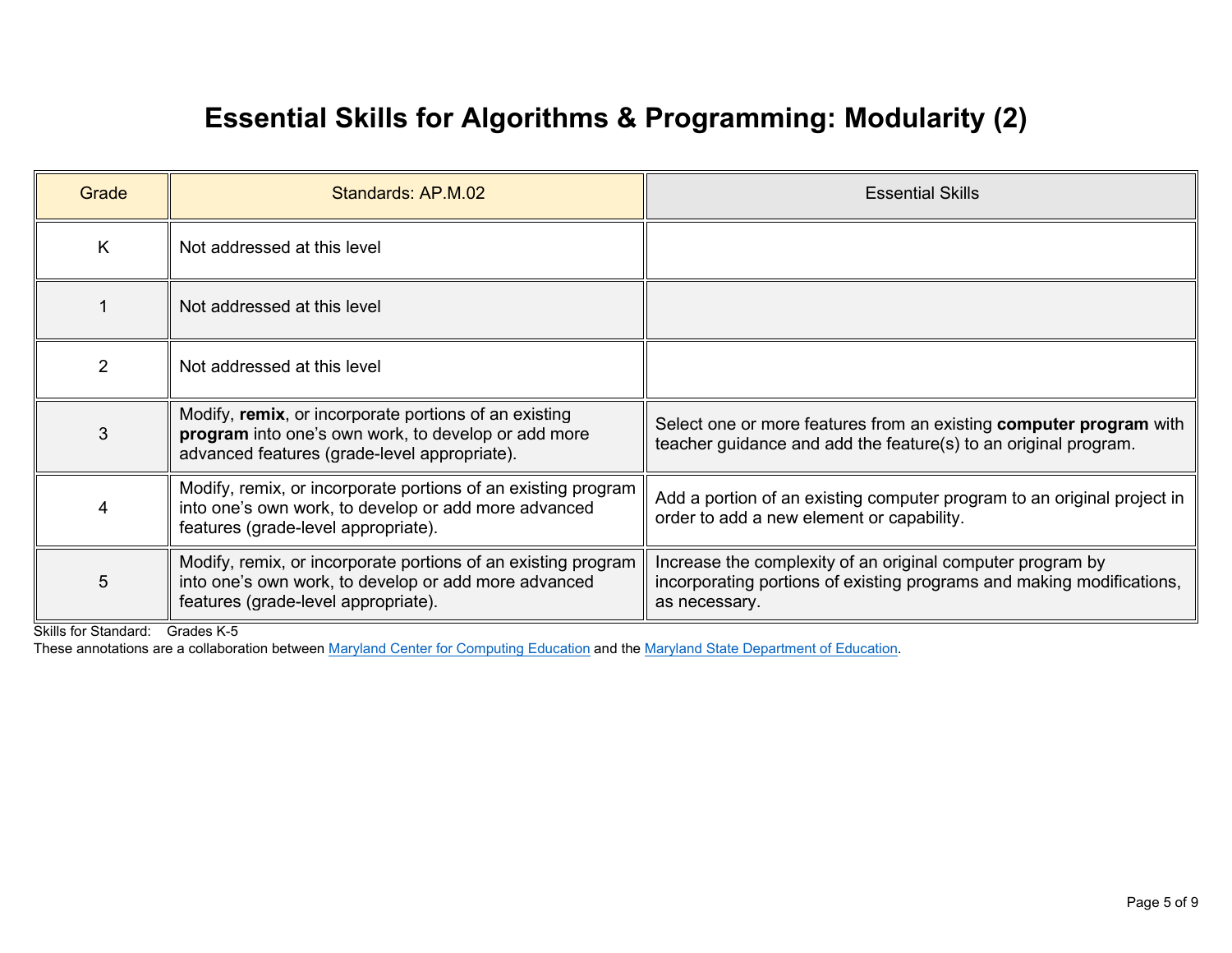## **Essential Skills for Algorithms & Programming: Program Development (1)**

| Grade                                    | <b>Standard</b>                                                                                                                                                                                             | <b>Essential Skills</b>                                                                                                                                  |
|------------------------------------------|-------------------------------------------------------------------------------------------------------------------------------------------------------------------------------------------------------------|----------------------------------------------------------------------------------------------------------------------------------------------------------|
| K                                        | With guidance, create a grade level appropriate document<br>to illustrate thoughts, ideas, or stories in a sequential<br>manner (e.g., storyboard, story map, sequential graphic<br>organizer).             | Identify, in order, the steps to describe a process, tell a story, etc.<br>Present ordered steps in a document with teacher assistance, as<br>necessary. |
|                                          | Create a grade-level appropriate document to illustrate<br>thoughts, ideas, or stories in a sequential manner (e.g.,<br>storyboard, story map, sequential graphic organizer).                               | Present ordered steps to describe a process, to tell a story, etc. in a<br>document.                                                                     |
| $\overline{2}$                           | With guidance, create a grade level appropriate document<br>to clarify the steps that will be needed to create a sequential<br>program and can be used to check if the program<br>functionality is correct. | Describe the ordered steps needed to create a computer program in<br>a document.<br>Explain the desired goals of a program in a document.                |
| 3                                        | Use an <b>iterative process</b> to plan the development of a<br>program by including others' perspectives and considering<br>user preferences while solving simple problems.                                | Review and revise the plan for a computer program by incorporating<br>feedback from a partner.                                                           |
| 4                                        | Use an iterative process to plan the development of a<br>program by including others' perspectives and considering<br>user preferences while solving simple problems.                                       | Review and revise the plan for a computer program repeatedly by<br>incorporating feedback from peers.                                                    |
| 5                                        | Use an iterative process to plan the development of a<br>program by including others' perspectives and considering<br>user preferences while solving problems.                                              | Review and revise the plan for a computer program by repeatedly<br>incorporating the perspective of users and others.                                    |
| Skills for Standard: AP.PD.01 Grades K-5 |                                                                                                                                                                                                             |                                                                                                                                                          |

These annotations are a collaboration between <u>Maryland Center for Computing Education</u> and the <u>Maryland State Department of Education</u>.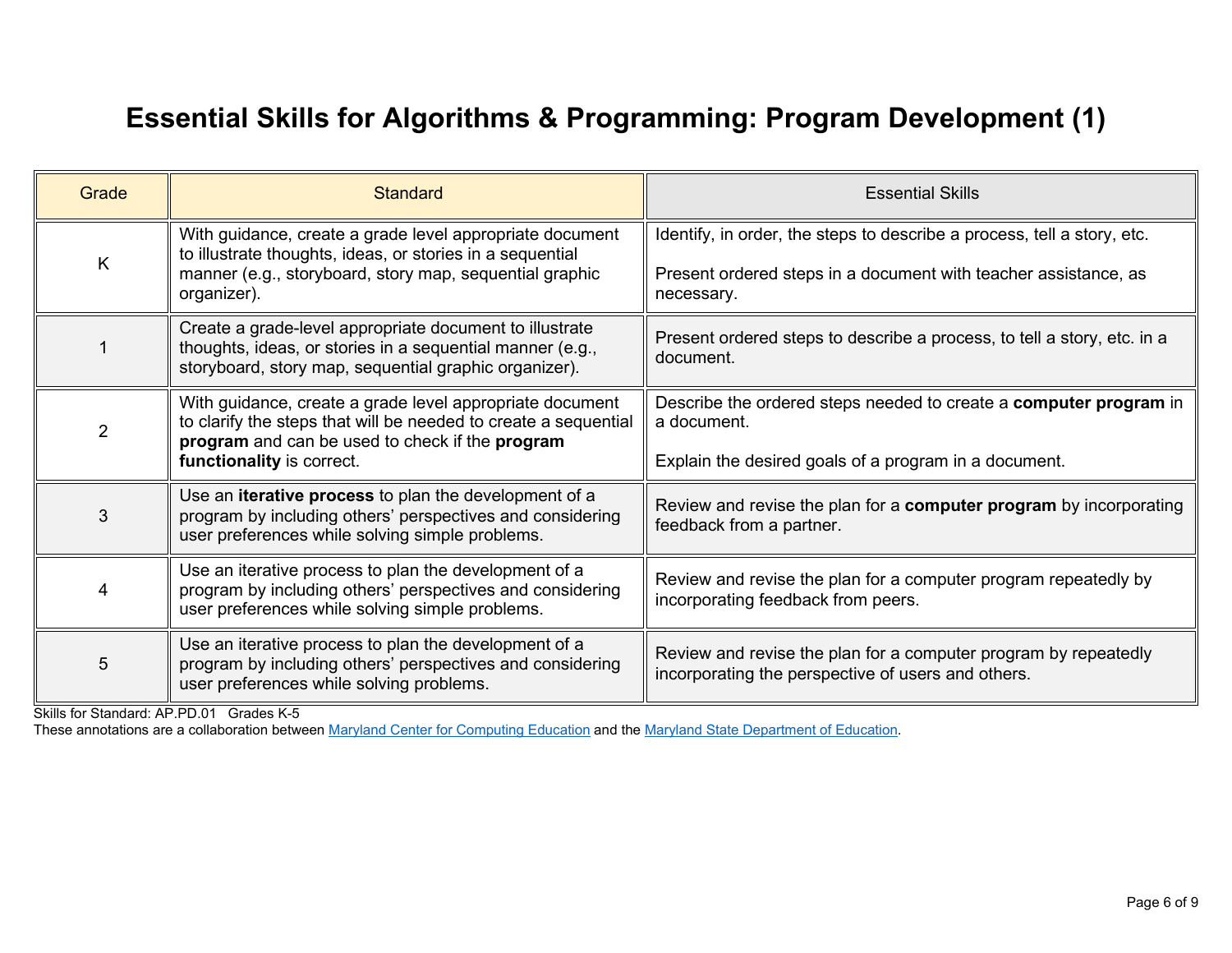## **Essential Skills for Algorithms & Programming: Program Development (2)**

| Grade          | Standards: AP.PD.02                                                                                                                             | <b>Essential Skills</b>                                                                                                                                                                                                                                                                                                    |
|----------------|-------------------------------------------------------------------------------------------------------------------------------------------------|----------------------------------------------------------------------------------------------------------------------------------------------------------------------------------------------------------------------------------------------------------------------------------------------------------------------------|
| K              | Give attribution to ideas, solutions, and creations of others,<br>verbally, while developing algorithms.                                        | Identify ideas or items that were created by others that are used in the<br>process of developing algorithms.                                                                                                                                                                                                              |
| 1              | Give attribution to ideas, solutions, and creations of others,<br>verbally, or written, while writing or developing algorithms<br>and programs. | Give credit to an author, artist, etc. when using resources or artifacts<br>they created to develop algorithms or computer programs                                                                                                                                                                                        |
| $\overline{2}$ | Give attribution to ideas, solutions, and creations of others,<br>verbally and written, while writing and developing programs.                  | Give written credit to the creator (author, artist, etc.) when using ideas<br>or artifacts of others' when writing a computer program.                                                                                                                                                                                     |
| 3              | Identify instances of remixing, when ideas are borrowed<br>and treated upon, and provide attribution                                            | Recognize and give credit when using or remixing the ideas and the<br>creations of others.                                                                                                                                                                                                                                 |
| 4              | Observe intellectual property rights and give appropriate<br>attribution when creating or remixing programs                                     | Provide attribution in an appropriate format for ideas and creations of<br>others when used in writing computer programs.<br>Determine the limitations on reusing or remixing specific items given<br>the way they are licensed (For example determine if the artifact is<br>copyrighted or licensed as Creative Commons.) |
| 5              | Observe intellectual property rights and give appropriate<br>attribution when creating or remixing programs                                     | Reflect on work produced and assess the desired restrictions to the<br>ability of others to remix or reuse that work.<br>Identify ways creators can restrict how others reuse and remix their<br>work and the reasons they may do so.                                                                                      |

Skills for Standard: AP.PD.02 Grades K-5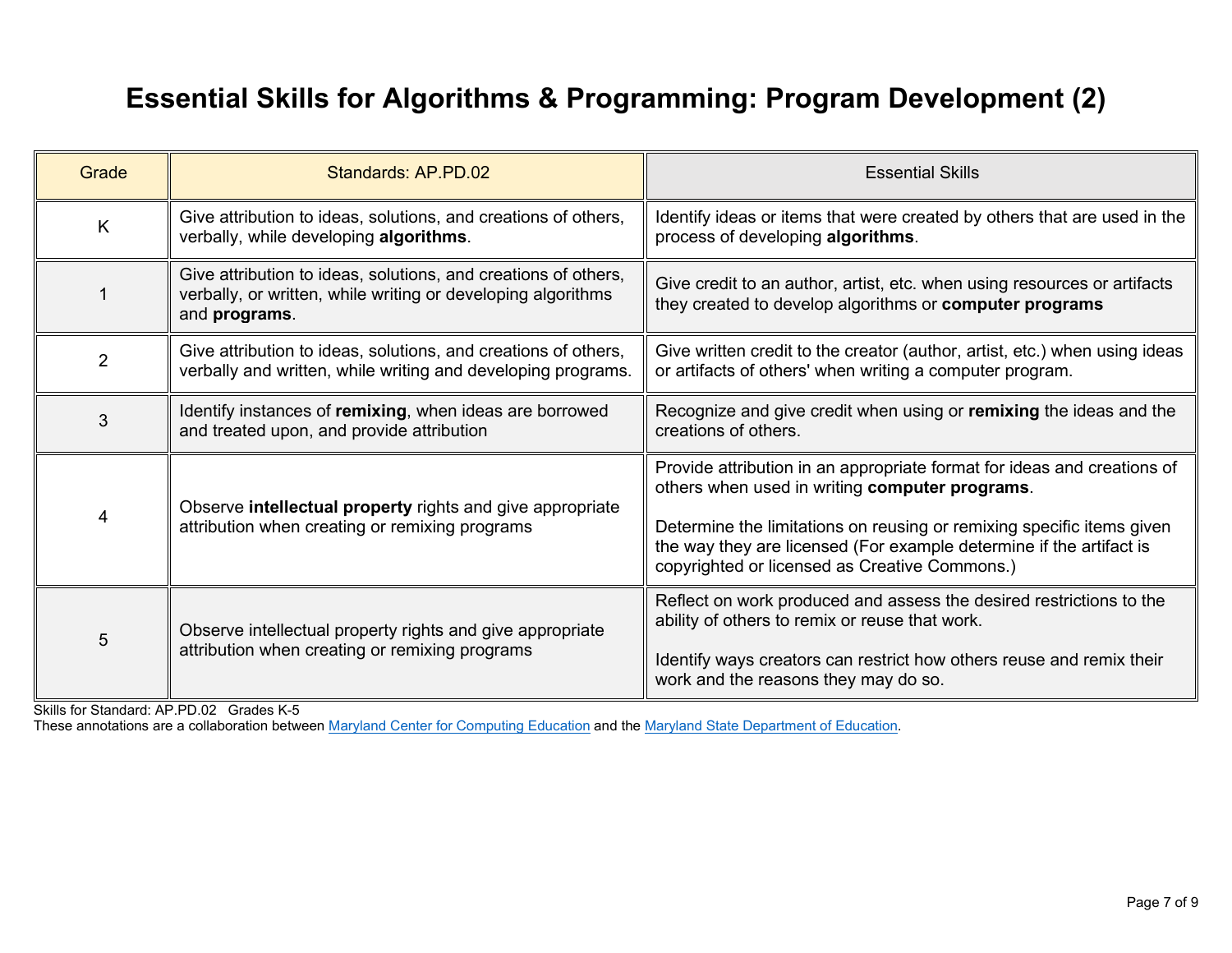#### **Essential Skills for Algorithms & Programming: Program Development (3)**

| Grade          | Standard: AP.PD.03                                                                                                                                                                                                                                                                      | <b>Essential Skills</b>                                                                                                                                                                                                                                                                                                         |
|----------------|-----------------------------------------------------------------------------------------------------------------------------------------------------------------------------------------------------------------------------------------------------------------------------------------|---------------------------------------------------------------------------------------------------------------------------------------------------------------------------------------------------------------------------------------------------------------------------------------------------------------------------------|
| K              | Identify errors in an algorithm that includes sequencing and<br>repeated procedures using a programming language or<br>unplugged activity. Discuss how errors in the algorithm<br>could be corrected.                                                                                   | Describe how an algorithm or series of steps did not work as<br>expected or desired.                                                                                                                                                                                                                                            |
|                | Identify and correct errors (debug) in programs which<br>include sequencing and repetition to accomplish a task,<br>through a variety of techniques and strategies that could<br>include an unplugged activity (e.g., changing order or<br>sequence, following steps, trial and error). | Analyze a simple algorithm to find bugs.<br>Suggest solutions to the bugs in the algorithm using a variety of<br>strategies.                                                                                                                                                                                                    |
| $\overline{2}$ | Develop and debug programs that include sequencing and<br>repetition to accomplish a task, through the use of a<br>programming language and/or unplugged activity.                                                                                                                      | Develop an algorithm for a specific purpose and identify any bugs in<br>the algorithm.<br>Implement a proposed fix for bugs in an algorithm and determine if the<br>algorithm works as desired.                                                                                                                                 |
| 3              | Analyze and debug an existing program or algorithm that<br>includes sequencing, repetition, and variables in a<br>programming language.                                                                                                                                                 | Analyze a <b>program</b> to determine if it is successful.<br>Propose and implement a correction for a flawed portion of a program                                                                                                                                                                                              |
| 4              | Create and debug a program or algorithm that includes<br>sequencing, repetition, and variables in a programming<br>language                                                                                                                                                             | Create a program that includes sequences, loops and variables, and<br>detect, and correct flaws found in the program.                                                                                                                                                                                                           |
| 5              | Create, test, and debug a program that includes<br>sequencing, repetition, and variables in a programming<br>language to ensure it runs as intended.                                                                                                                                    | Evaluate a computer program you have created (containing<br>sequences, loops and variables) with respect to its intended outcome.<br>Examine a computer program you have created (containing<br>sequences, loops and variables) to determine where errors exist and<br>make revisions in order to achieve the intended outcome. |

Skills for Standard: AP.PD.03 Grades K-5